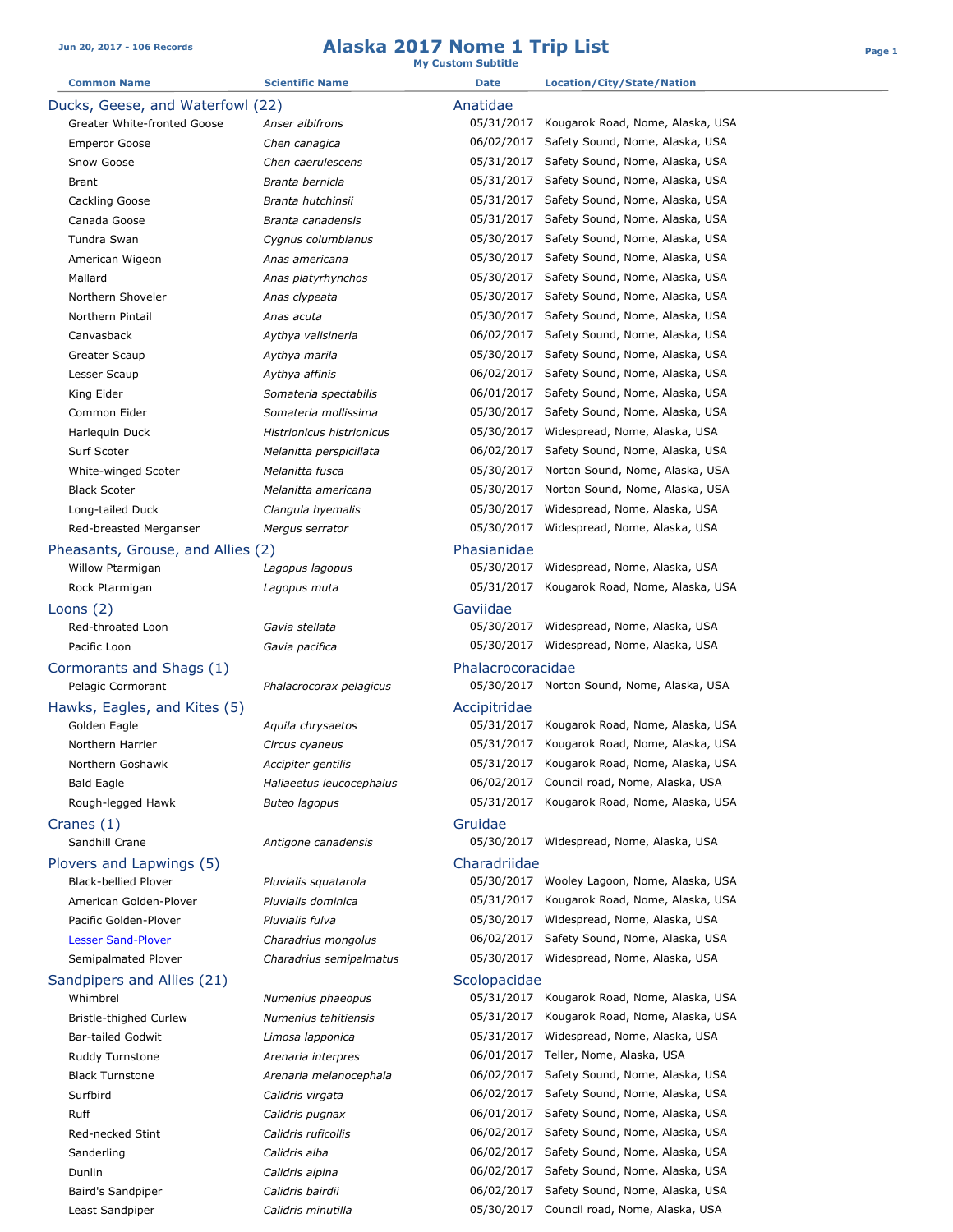## **Jun 20, 2017 - 106 Records Alaska 2017 Nome 3 Trip List Page 2**

**My Custom Subtitle**

| <b>Common Name</b>                                  | <b>Scientific Name</b>   | <b>Date</b>      | <b>Location/City/State/Nation</b>                  |
|-----------------------------------------------------|--------------------------|------------------|----------------------------------------------------|
| Pectoral Sandpiper                                  | Calidris melanotos       |                  | 06/02/2017 Safety Sound, Nome, Alaska, USA         |
| Western Sandpiper                                   | Calidris mauri           |                  | 05/30/2017 Widespread, Nome, Alaska, USA           |
| Long-billed Dowitcher                               | Limnodromus scolopaceus  |                  | 06/02/2017 Safety Sound, Nome, Alaska, USA         |
| Wilson's Snipe                                      | Gallinago delicata       |                  | 05/30/2017 Widespread, Nome, Alaska, USA           |
| Red-necked Phalarope                                | Phalaropus lobatus       |                  | 05/30/2017 Widespread, Nome, Alaska, USA           |
| Red Phalarope                                       | Phalaropus fulicarius    |                  | 05/30/2017 Norton Sound, Nome, Alaska, USA         |
| Spotted Sandpiper                                   | Actitis macularius       |                  | 05/30/2017 Widespread, Nome, Alaska, USA           |
| <b>Gray-tailed Tattler</b>                          | Tringa brevipes          |                  | 06/02/2017 Safety Sound, Nome, Alaska, USA         |
| <b>Wandering Tattler</b>                            | Tringa incana            |                  | 06/01/2017 Sinuk River bridge, Nome, Alaska, USA   |
| Skuas and Jaegers (2)                               |                          | Stercorariidae   |                                                    |
| Parasitic Jaeger                                    | Stercorarius parasiticus |                  | 05/30/2017 Widespread, Nome, Alaska, USA           |
| Long-tailed Jaeger                                  | Stercorarius longicaudus |                  | 05/30/2017 Widespread, Nome, Alaska, USA           |
| Auks, Murres, and Puffins (3)                       |                          | Alcidae          |                                                    |
| Common Murre                                        | Uria aalge               |                  | 05/30/2017 Norton Sound, Nome, Alaska, USA         |
| Thick-billed Murre                                  | Uria lomvia              |                  | 05/30/2017 Cape Nome, Nome, Alaska, USA            |
| Pigeon Guillemot                                    | Cepphus columba          |                  | 06/02/2017 Cape Nome, Nome, Alaska, USA            |
| Gulls, Terns, and Skimmers (7)                      |                          | Laridae          |                                                    |
| Black-legged Kittiwake                              | Rissa tridactyla         |                  | 05/30/2017 Cape Nome, Nome, Alaska, USA            |
| Sabine's Gull                                       | Xema sabini              |                  | 05/30/2017 Safety Bridge, Nome, Alaska, USA        |
| Mew Gull                                            | Larus canus              |                  | 05/30/2017 Widespread, Nome, Alaska, USA           |
| Glaucous-winged Gull                                | Larus glaucescens        |                  | 05/30/2017 Counci road, mile 36, Nome, Alaska, USA |
| Glaucous Gull                                       | Larus hyperboreus        |                  | 05/30/2017 Widespread, Nome, Alaska, USA           |
| Aleutian Tern                                       | Onychoprion aleuticus    |                  | 06/01/2017 Safety Bridge, Nome, Alaska, USA        |
| Arctic Tern                                         | Sterna paradisaea        |                  | 05/30/2017 Widespread, Nome, Alaska, USA           |
| Owls (1)                                            |                          | <b>Strigidae</b> |                                                    |
| Short-eared Owl                                     | Asio flammeus            |                  | 05/31/2017 Widespread, Nome, Alaska, USA           |
| Falcons and Caracaras (2)                           |                          | Falconidae       |                                                    |
| Gyrfalcon                                           | Falco rusticolus         |                  | 05/31/2017 Widespread, Nome, Alaska, USA           |
| Peregrine Falcon                                    | Falco peregrinus         |                  | 06/01/2017 Cape Nome, Nome, Alaska, USA            |
| Shrikes (1)                                         |                          | Laniidae         |                                                    |
| Northern Shrike                                     | Lanius excubitor         |                  | 06/01/2017 Teller Road, Nome, Alaska, USA          |
| Crows, Jays, and Magpies (1)                        |                          | Corvidae         |                                                    |
| Common Raven                                        | Corvus corax             |                  | 05/31/2017 Widespread, Nome, Alaska, USA           |
| Larks (1)                                           |                          | Alaudidae        |                                                    |
| Horned Lark                                         | Eremophila alpestris     |                  | 05/31/2017 Kougarok Road, Nome, Alaska, USA        |
| Swallows (2)                                        |                          | Hirundinidae     |                                                    |
| <b>Tree Swallow</b>                                 | Tachycineta bicolor      |                  | 05/31/2017 Widespread, Nome, Alaska, USA           |
| <b>Cliff Swallow</b>                                | Petrochelidon pyrrhonota |                  | 05/31/2017 Widespread, Nome, Alaska, USA           |
| Dippers (1)                                         |                          | Cinclidae        |                                                    |
| American Dipper                                     | Cinclus mexicanus        |                  | 06/01/2017 Penny river, Nome, Alaska, USA          |
| Old World Flycatchers (2)                           |                          | Muscicapidae     |                                                    |
| Bluethroat                                          | Luscinia svecica         |                  | 05/31/2017 Kougarok Road, Nome, Alaska, USA        |
| Northern Wheatear                                   | Oenanthe oenanthe        |                  | 05/31/2017 Kougarok Road, Nome, Alaska, USA        |
| Thrushes and Allies (3)                             |                          | <b>Turdidae</b>  |                                                    |
| Gray-cheeked Thrush                                 | Catharus minimus         |                  | 05/31/2017 Widespread, Nome, Alaska, USA           |
| American Robin                                      | Turdus migratorius       |                  | 05/31/2017 Widespread, Nome, Alaska, USA           |
| Varied Thrush                                       | Ixoreus naevius          |                  | 05/31/2017 Kougarok Road, Nome, Alaska, USA        |
| Wagtails and Pipits (3)                             |                          | Motacillidae     |                                                    |
| Eastern Yellow Wagtail                              | Motacilla tschutschensis |                  | 05/31/2017 Widespread, Nome, Alaska, USA           |
| White Wagtail                                       | Motacilla alba           |                  | 06/01/2017 Teller, Nome, Alaska, USA               |
| American Pipit                                      | Anthus rubescens         |                  | 05/31/2017 Widespread, Nome, Alaska, USA           |
|                                                     |                          |                  |                                                    |
| Longspurs and Snow Buntings (2)<br>Lapland Longspur | Calcarius Iapponicus     | Calcariidae      | 05/30/2017 Widespread, Nome, Alaska, USA           |
| Snow Bunting                                        | Plectrophenax nivalis    | 05/31/2017       | Kougarok Road, Nome, Alaska, USA                   |
|                                                     |                          |                  |                                                    |
| New World Warblers (6)<br>Northern Waterthrush      | Parkesia noveboracensis  | Parulidae        | 05/30/2017 Widespread, Nome, Alaska, USA           |
| Orange-crowned Warbler                              | Oreothlypis celata       |                  | 06/02/2017 Widespread, Nome, Alaska, USA           |
|                                                     |                          |                  |                                                    |